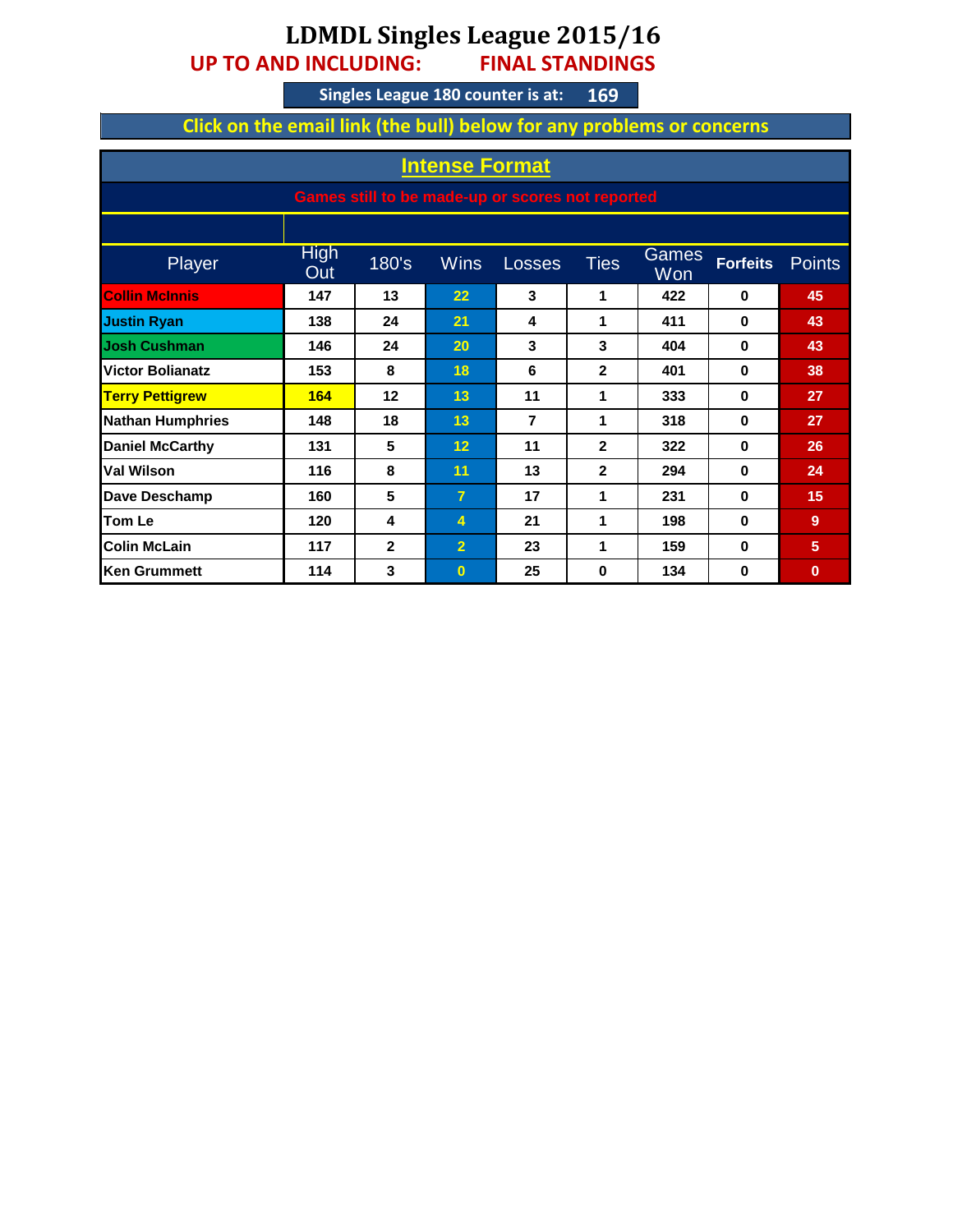## **LDMDL Singles League 2015/16 UP TO AND INCLUDING: FINAL STANDINGS**

**Singles League 180 counter is at: 169**

| Click on the email link (the bull) below for any problems or concerns |                    |                |                |                |                         |              |                 |                   |
|-----------------------------------------------------------------------|--------------------|----------------|----------------|----------------|-------------------------|--------------|-----------------|-------------------|
| <b>Intermediate Format</b>                                            |                    |                |                |                |                         |              |                 |                   |
| Games still to be made-up or scores not reported                      |                    |                |                |                |                         |              |                 |                   |
|                                                                       |                    |                |                |                |                         |              |                 |                   |
| Player                                                                | <b>High</b><br>Out | 180's          | <b>Wins</b>    | <b>Losses</b>  | <b>Ties</b>             | Games<br>Won | <b>Forfeits</b> | <b>Points</b>     |
| <b>Dave Crawford</b>                                                  | 134                | $\overline{2}$ | 23             | 0              | 1                       | 323          | 0               | 47                |
| <b>Mike Brennan</b>                                                   | 132                | 4              | 21             | $\overline{2}$ | 1                       | 309          | $\bf{0}$        | 43                |
| <b>Robin Boocock</b>                                                  | 130                | 4              | 18             | 3              | $\mathbf 2$             | 275          | 0               | 38                |
| <b>Darrin Boyd</b>                                                    | 139                | $\overline{2}$ | 16             | $\overline{7}$ | 1                       | 252          | $\bf{0}$        | 33                |
| <b>Jeff Bogal</b>                                                     | 149                | 6              | 16             | 6              | $\mathbf{1}$            | 248          | 0               | 33                |
| <b>Dave DeGroot</b>                                                   | 119                | $\bf{0}$       | 15             | 8              | 1                       | 247          | $\bf{0}$        | 31                |
| <b>Chris Oldham</b>                                                   | 120                | 4              | 14             | 8              | 1                       | 247          | 0               | 29                |
| <b>Brian Camenzuli</b>                                                | 112                | $\mathbf 2$    | 13             | 8              | $\mathbf{2}$            | 206          | 1               | 28                |
| <b>Ron Kelly</b>                                                      | 131                | $\mathbf{0}$   | 12             | 8              | 4                       | 226          | $\mathbf{0}$    | 28                |
| <b>Robin Travers-Smith</b>                                            | $\bf{0}$           | $\bf{0}$       | 12             | 11             | 1                       | 227          | $\bf{0}$        | 25                |
| <b>Danny Thompson</b>                                                 | 156                | 0              | $\overline{9}$ | 12             | $\mathbf{2}$            | 184          | 1               | 20                |
| <b>Ken Vowles Sr.</b>                                                 | 130                | 1              | $\bf{8}$       | 12             | 4                       | 204          | 0               | 20                |
| <b>Rob McCrae</b>                                                     | 110                | 1              | 8              | 13             | 3                       | 206          | 0               | 19                |
| <b>Derek Hamm</b>                                                     | 111                | $\mathbf{2}$   | $\overline{7}$ | 10             | 5                       | 185          | $\bf{0}$        | 19                |
| <b>Wayne Carter</b>                                                   | 40                 | 0              | $\overline{7}$ | 10             | 4                       | 174          | 0               | 18                |
| <b>Rick Harris</b>                                                    | 0                  | 1              | $\bf{8}$       | 14             | 0                       | 178          | 0               | 16                |
| <b>Fred Woodcock</b>                                                  | 149                | $\overline{2}$ | $\overline{7}$ | 15             | $\overline{\mathbf{2}}$ | 176          | 0               | 16                |
| <b>Paul Moran</b>                                                     | 156                | 4              | $\overline{5}$ | 13             | 5                       | 177          | 0               | 15                |
| <b>Ken Auger</b>                                                      | 111                | 0              | $6\phantom{a}$ | 15             | 0                       | 166          | $\mathbf{2}$    | $12 \overline{ }$ |
| Wayne Harju                                                           | 40                 | $\bf{0}$       | $\overline{5}$ | 9              | $\mathbf{2}$            | 127          | 6               | 12 <sub>2</sub>   |
| Joe Olan                                                              | 0                  | 1              | 3              | 15             | 1                       | 127          | $\mathbf{2}$    | $\overline{7}$    |
| <b>Nelson Lambier</b>                                                 | 154                | 1              | $\overline{1}$ | 19             | 3                       | 137          | 1               | 5 <sup>5</sup>    |
| <b>BYE</b>                                                            | $\mathbf{0}$       | $\bf{0}$       | $\bf{0}$       | $\mathbf{0}$   | $\bf{0}$                | $\mathbf{0}$ | $\mathbf{0}$    | $\mathbf{0}$      |
| <b>BYE</b>                                                            | $\mathbf{0}$       | $\mathbf 0$    | $\mathbf{0}$   | $\mathbf{0}$   | $\mathbf{0}$            | $\bf{0}$     | $\mathbf{0}$    | $\mathbf{0}$      |